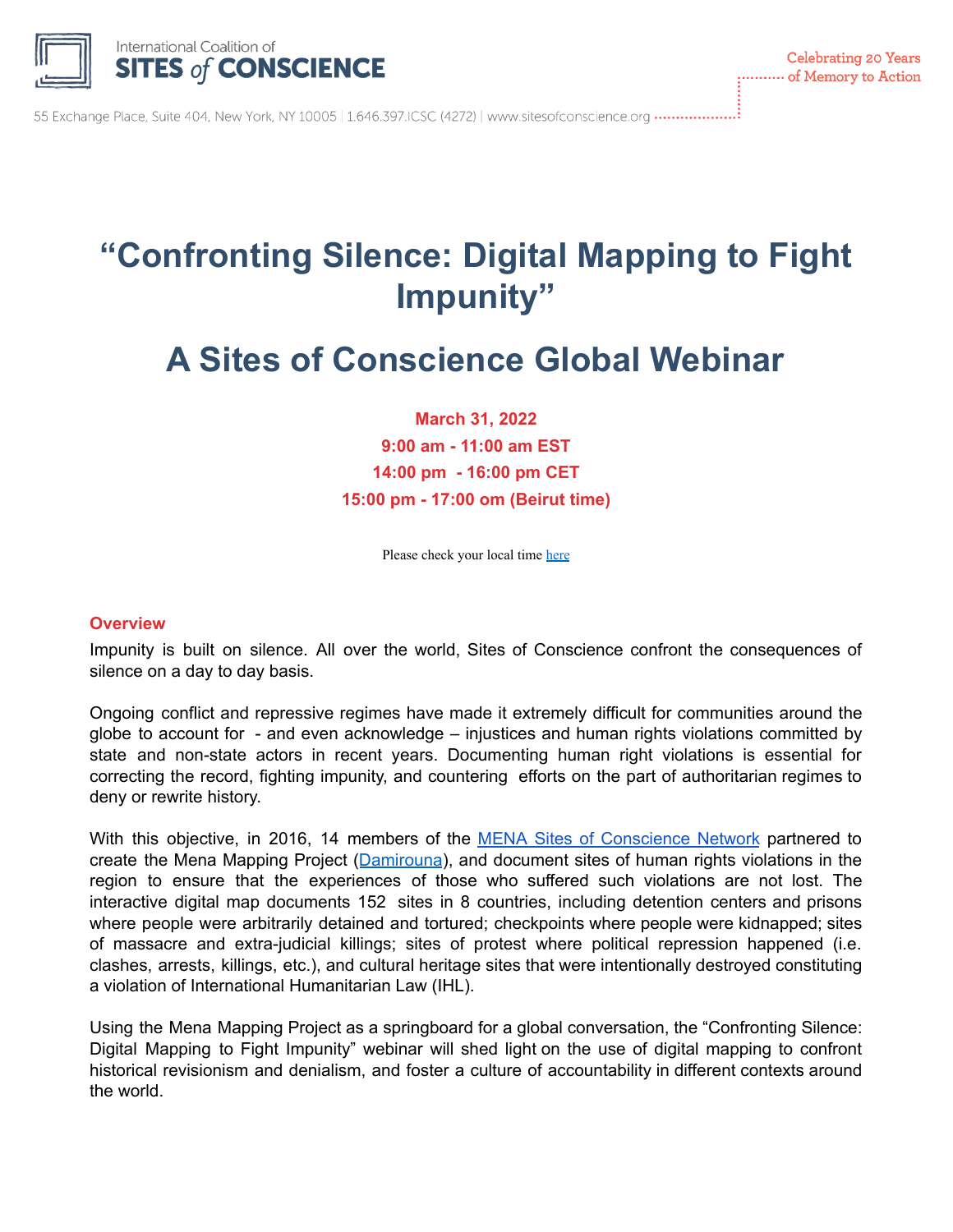The International Coalition of Sites of Conscience (ICSC) is the only worldwide network dedicated to transforming places that preserve the past into spaces that promote civic action. ICSC recognizes that the power of sites of memory is not inherent; it must be harnessed as a deliberate tactic in the service of human rights and citizen engagement. This conscious effort to connect past to present and memory to action is the hallmark of the Sites of Conscience movement. As a network of more than 300 Sites of Conscience in 65 countries, ICSC engages tens of millions of people every year in using the lessons of history to take action on challenges to democracy and human rights today. Through powerful participatory programs that bring people together across difference, ICSC advocates for every community's right to preserve places where struggles for human rights and democracy occurred, to talk openly about what happened there, and to harness the strengths of memory, heritage, arts and culture to build ethical societies that envision and shape a more just and humane future.

### **Agenda**

| $9:00 - 9:05$ am | <b>Welcome and Introduction</b><br>Justine Di Mayo, Program Manager for Europe and MENA, International<br>Coalition of Sites of Conscience (ICSC) (5')                                                                                                                                                                                                                                                                                                                                                                                                                                                                                                                                                                                                                                                                                                                       |
|------------------|------------------------------------------------------------------------------------------------------------------------------------------------------------------------------------------------------------------------------------------------------------------------------------------------------------------------------------------------------------------------------------------------------------------------------------------------------------------------------------------------------------------------------------------------------------------------------------------------------------------------------------------------------------------------------------------------------------------------------------------------------------------------------------------------------------------------------------------------------------------------------|
| $9:05 - 9:25$ am | <b>KEYNOTE CONVERSATION: Resisting Distorted Histories, Enforced</b><br>Amnesia, and Impunity: The Role of Digital Mapping as Collective<br><b>Memorialization</b>                                                                                                                                                                                                                                                                                                                                                                                                                                                                                                                                                                                                                                                                                                           |
|                  | <b>Keynote Speaker:</b><br>Noha Aboueldahab teaches public international law and the law and politics of<br>transitional justice at Georgetown University in Qatar. She is also a non-resident<br>fellow at the Brookings Institution. An award-winning specialist in transitional<br>justice, Aboueldahab co-chairs the American Society of International Law's<br>Transitional Justice and Rule of Law interest group. Her forthcoming book<br>examines how Arab diasporas have expanded the political, intellectual, and<br>socio-legal spaces of transitional justice. This keynote will address the<br>importance of memorialization initiatives in shining a light on forgotten pasts in<br>order to strengthen solidarity, and foster inter-generational conversations about<br>how examinations of the past can help recovering societies heal and prosper.<br>(15') |